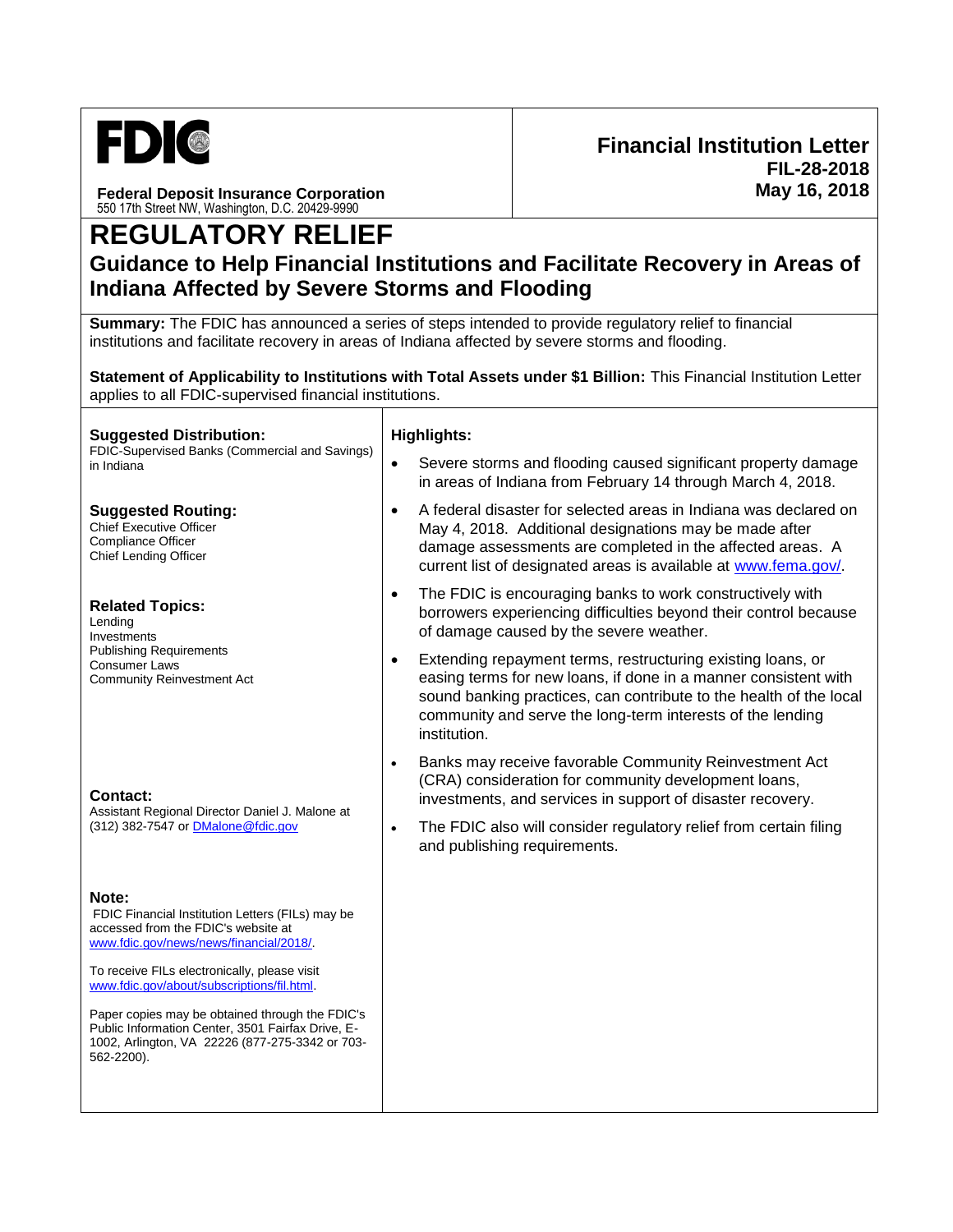## **SUPERVISORY PRACTICES REGARDING DEPOSITORY INSTITUTIONS AND BORROWERS AFFECTED BY SEVERE STORMS AND FLOODING IN AREAS OF INDIANA**

The Federal Deposit Insurance Corporation (FDIC) recognizes the serious impact of severe weather on customers and operations of financial institutions in Indiana and will provide regulatory assistance to institutions subject to its supervision. These initiatives will provide regulatory relief and facilitate recovery. The FDIC encourages depository institutions in the affected areas to meet the financial services needs of their communities.

The affected counties in Indiana are Carroll, Clark, Elkhart, Floyd, Harrison, Jefferson, Lake, Marshall, and St. Joseph.

**Lending:** Bankers should work constructively with borrowers in communities affected by the severe weather. The FDIC realizes the effects of natural disasters on local businesses and individuals are often transitory, and prudent efforts to adjust or alter terms on existing loans in affected areas should not be subject to examiner criticism. In supervising institutions affected by the severe weather, the FDIC will consider the unusual circumstances they face. The FDIC recognizes that efforts to work with borrowers in communities under stress can be consistent with safe-and-sound banking practices as well as in the public interest.<sup>1</sup>

**Community Reinvestment Act (CRA):** Financial institutions may receive CRA consideration for community development loans, investments, or services that revitalize or stabilize federally designated disaster areas in their assessment areas or in the states or regions that include their assessment areas. For additional information, institutions should review the *Interagency Questions and Answers Regarding Community Reinvestment* at<https://www.ffiec.gov/cra/pdf/2010-4903.pdf> at Section 12(g)(4)(ii). For help in identifying community development activities to revitalize or stabilize a disaster area, financial institutions can contact their regional Community Affairs Officer (see [www.fdic.gov/consumers/community/offices.html\)](https://www.fdic.gov/consumers/community/offices.html).

**Investments:** Bankers should monitor municipal securities and loans affected by the severe weather. The FDIC realizes local government projects may be negatively affected. Appropriate monitoring and prudent efforts to stabilize such investments are encouraged.

**Reporting Requirements:** FDIC-supervised institutions affected by the severe weather should notify the Chicago Regional Office if they expect a delay in filing Reports of Income and Condition or other reports. The FDIC will evaluate any causes beyond the control of a reporting institution when considering the length of an acceptable delay.

**Publishing Requirements:** The FDIC understands the damage caused by the severe weather may affect compliance with publishing and other requirements for branch closings, relocations, and temporary facilities under various laws and regulations. Banks

l

<sup>&</sup>lt;sup>1</sup> Modifications of existing loans should be evaluated individually to determine whether they represent troubled debt restructurings (TDRs). This evaluation should be based on the facts and circumstances of each borrower and loan, which requires judgment, as not all modifications are TDRs.